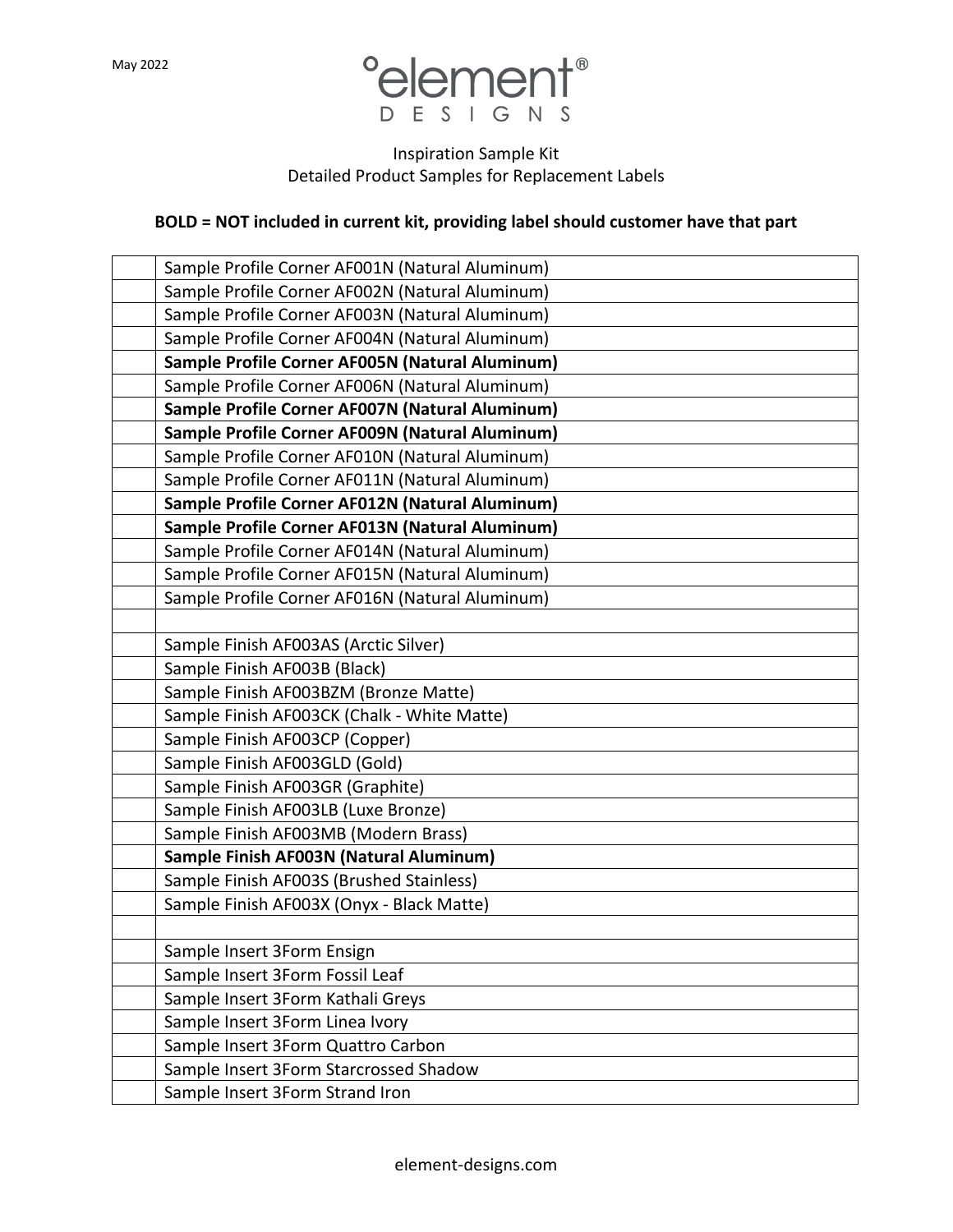| May 2022 |                                                     |
|----------|-----------------------------------------------------|
|          | <b>PESIGNS</b>                                      |
|          |                                                     |
|          | Sample Insert 3Form Swept Gold                      |
|          | Sample Insert 3Form Swept Silver                    |
|          | Sample Insert 3Form Thatch                          |
|          | Sample Insert 3Form Wisp Silver                     |
|          | Sample Insert 3Form Glint Gold                      |
|          | <b>Sample Insert 3Form Mari Seamless</b>            |
|          | Sample Insert 3Form Struck Pure                     |
|          | Sample Insert 3Form Weld Silver                     |
|          |                                                     |
|          | Sample Insert Backpainted Glass - Aqua Gloss        |
|          | Sample Insert Backpainted Glass - Aqua Matte        |
|          | Sample Insert Backpainted Glass - Black Gloss       |
|          | Sample Insert Backpainted Glass - Black Matte       |
|          | Sample Insert Backpainted Glass - Blush Gloss       |
|          | Sample Insert Backpainted Glass - Blush Matte       |
|          | Sample Insert Backpainted Glass - Bronze Gloss      |
|          | Sample Insert Backpainted Glass - Bronze Matte      |
|          | Sample Insert Backpainted Glass - Cream Gloss       |
|          | Sample Insert Backpainted Glass - Cream Matte       |
|          | Sample Insert Backpainted Glass - Mist Gloss        |
|          | Sample Insert Backpainted Glass - Mist Matte        |
|          | Sample Insert Backpainted Glass - Navy Gloss        |
|          | Sample Insert Backpainted Glass - Navy Matte        |
|          | Sample Insert Backpainted Glass - Sand Gloss        |
|          | Sample Insert Backpainted Glass - Sand Matte        |
|          | Sample Insert Backpainted Glass - Slate Gloss       |
|          | Sample Insert Backpainted Glass - Slate Matte       |
|          | Sample Insert Backpainted Glass - White Gloss       |
|          | Sample Insert Backpainted Glass - White Matte       |
|          |                                                     |
|          | Sample Insert Bronze Clear Glass                    |
|          | Sample Insert Bronze Satin Glass                    |
|          | Sample Insert Bronze Satin (Obscure) Mirror Glass   |
|          | Sample Insert Grey Clear (Smoked) Glass             |
|          | Sample Insert Grey Satin Glass                      |
|          | Sample Insert Grey Satin (Obscure) Mirror Glass     |
|          | Sample Insert Low-Iron Clear Glass                  |
|          | Sample Insert Low-Iron Satin Glass                  |
|          | <b>Sample Insert Low-Iron Mirror</b>                |
|          | Sample Insert Low-Iron Satin (Obscure) Mirror Glass |
|          | Sample Insert Clear Glass                           |